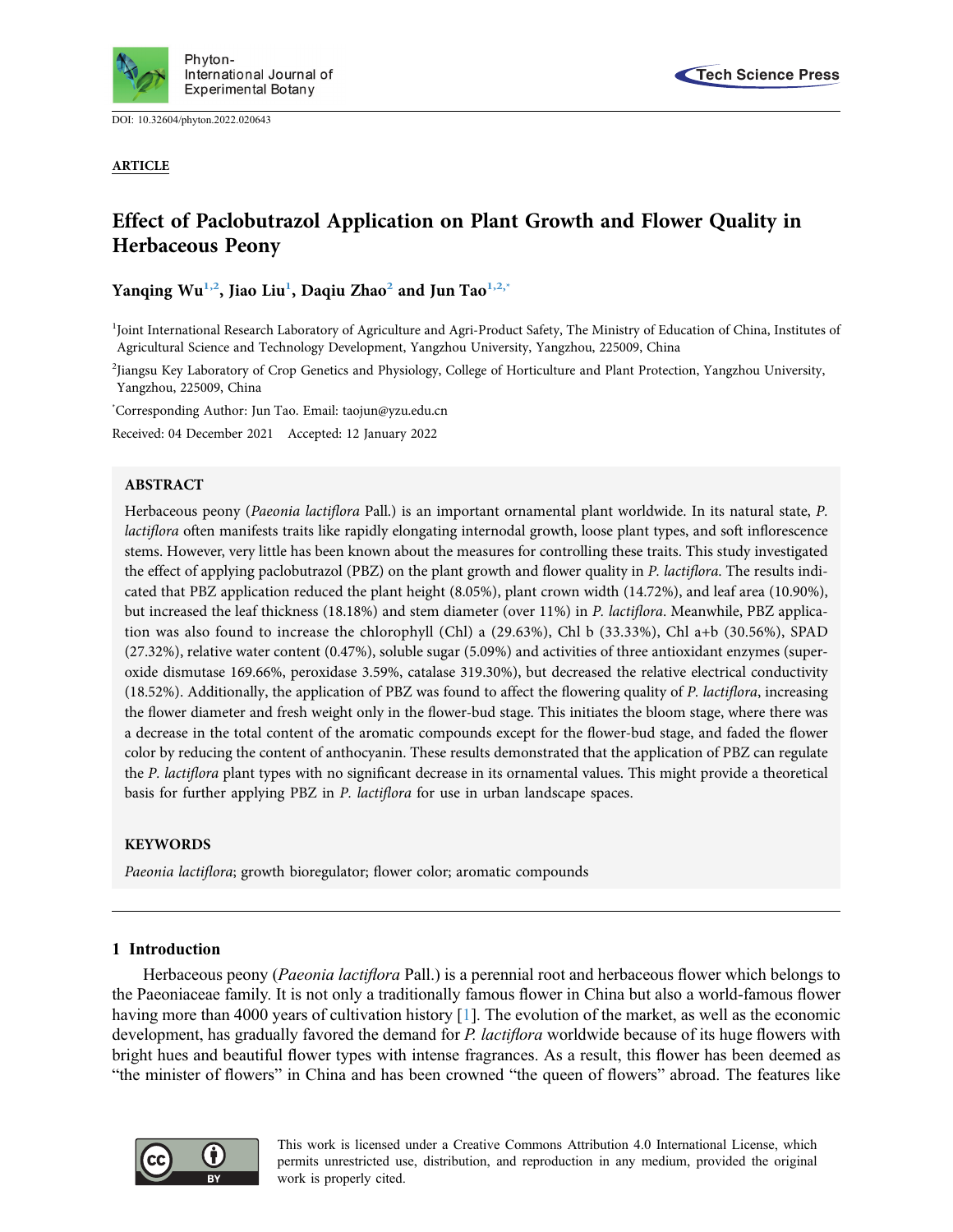strong adaptability and requirement for minimal care have made P. lactiflora the new favorite of the urban landscape greening with the evolution of the flower industry with applications in perennial borders, flower beds, and specialized gardens display [\[2\]](#page-10-1). However, P. lactiflora in its natural state, often manifests traits like the faster elongation growth of the internodes, the higher stems, the loose plant types, the soft inflorescence stems, and show increased susceptibility to lodging, which seriously affect the overall modeling and ornamental values [\[3\]](#page-10-2). Therefore, to adjust their plant types for obtaining excellent ornamental effects, these features need to be controlled by adopting certain measures. However, to our knowledge, most of the studies on P. lactiflora have been focused on the tissue culture [[4](#page-10-3)], cut flower quality  $[5-8]$  $[5-8]$  $[5-8]$  $[5-8]$  $[5-8]$ , abiotic stress [[9](#page-11-2),[10\]](#page-11-3). Therefore, there is a scarcity of information on controlling the plant types and ornamental effects by improvising the cultivation techniques.

Plant growth regulators are extracts from microorganisms or artificially synthesized whose physiological functions are similar to those of the plant hormones. They may be classified into growth promoters, growth inhibitors, and growth retardants depending upon their effects on plant growth [\[11\]](#page-11-4). Among them, the use of plant growth retardant is one of the commonly used methods for regulating plant growth. In this process, a small dose can check the plants from achieving the anticipated growth, such that the plant growth is not completely stopped since the cell number is not reduced when dwarfing. Hence, this method is extremely suitable for extensive field applications. Paclobutrazol (PBZ), an important plant growth retardant in horticultural, has been widely used in inhibiting the vegetative growth in plants  $[12-14]$  $[12-14]$  $[12-14]$  $[12-14]$  $[12-14]$ , promoting reproductive growth of plants  $[15-17]$  $[15-17]$  $[15-17]$  $[15-17]$ , and improving plant resistance  $[18-20]$  $[18-20]$  $[18-20]$ . In ornamental plants, studies have been performed on Rosa damascena [\[21\]](#page-11-11), Lilium oriental hybrids 'Sorbonne' [\[22\]](#page-12-0), Stevia rebaudiana [[23](#page-12-1)[,24\]](#page-12-2), Helianthus annuus [[25](#page-12-3)], Dahlia spp [\[26\]](#page-12-4) focusing on the effects of PBZ on the growth, physical and chemical properties in ornamental plants. In P. lactiflora, only Wu et al. [[2](#page-10-1)] has investigated the effect of PBZ on the height, crown width, and stem diameter of five different cultivars. However, not much has been reported on the effect of PBZ on the physiological activity and flower quality of P. lactiflora.

To clarify the effect of applying PBZ on the plant growth, physiological activity, and flower quality in P. lactiflora, a main P. lactiflora cv. 'Zifengyu' having higher stems and loose plant types were selected for analysis. First, the morphological parameters of the plant were measured, as well as the physiological indices and ultrastructure were observed. Next, the flowering quality was studied, focusing on the flower color and aromatic compounds. The results, therefore, laid a theoretical foundation for further application of PBZ in P. lactiflora of urban landscape spaces.

# 2 Materials and Method

## 2.1 Plant Materials

P. *lactiflora* cv. 'Zifengyu' was used in this study, which was collected from the National Herbaceous Peony Germplasm Repository of Yangzhou University, Jiangsu Province, China (32°39′N, 119°42′E). Under field conditions, after their buds were exposed to the ground in March 2016, 100 mg·mL<sup>-1</sup> PBZ (Beijing Solarbio Science & Technology, China) was used as the foliar-spraying once a week until the flowers withered, whereas the control was treated with deionized water. The flowers of four different developmental stages (S1, flower-bud stage; S2, initiating bloom; S3, bloom stage; and S4, wither stage) were taken and used to study flower quality, and in S3, the plant morphological indices were measured and the leaves were used for determining the physiological indices and observing the microstructures. All the samples were immediately frozen in liquid nitrogen and stored at –80°C until further analysis.

## 2.2 Morphological Indices Measurement

The plant height and plant crown width were measured using a meter stick, and the stem diameter was measured using a micrometer scale. The leaf area was determined according to a paper weighing method, and the leaf thickness was determined under an optical microscope (OLYMPUS CX31, Japan).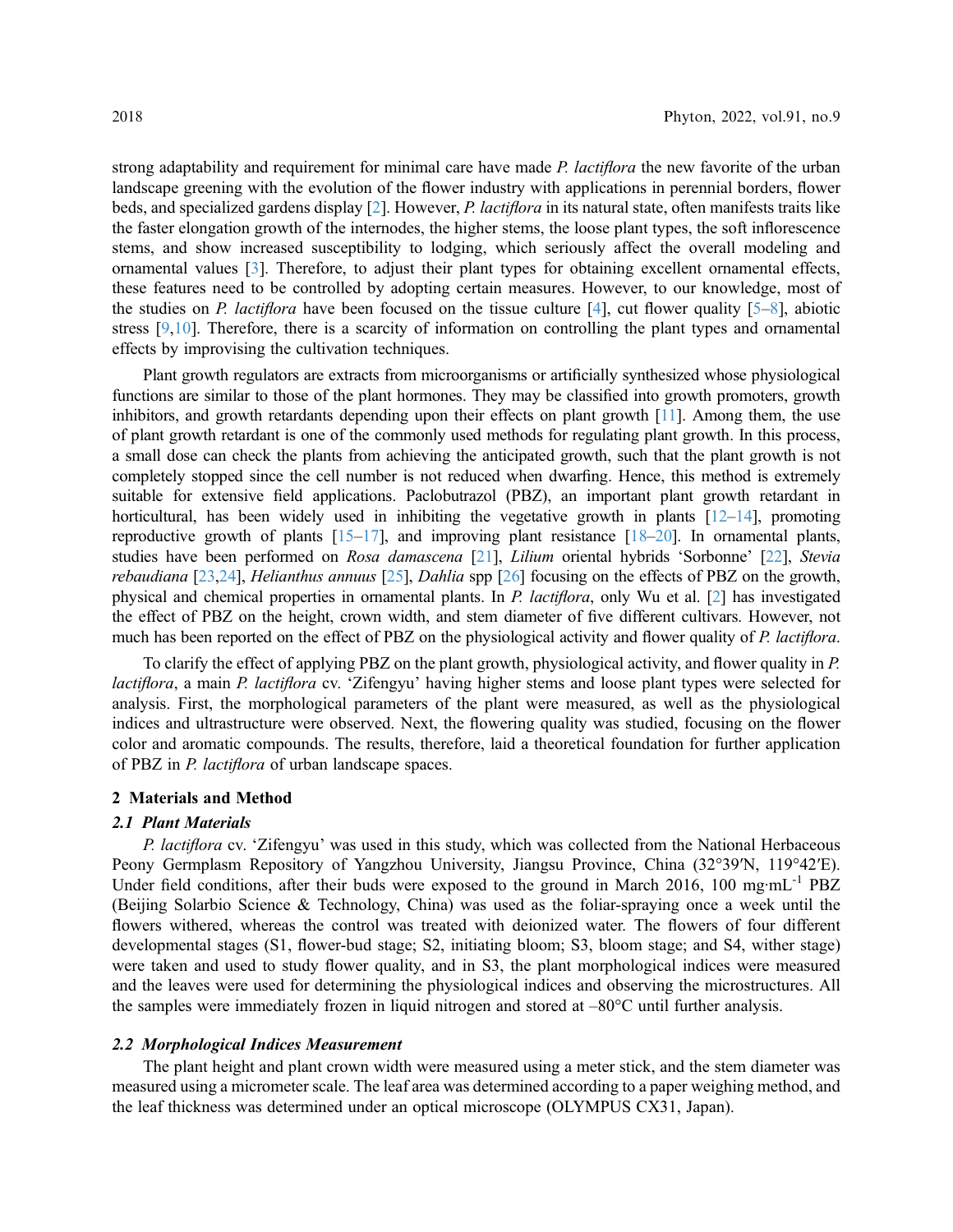#### 2.3 Physiological Indices Determination

The chlorophyll (Chl) a, Chl b, and Chl a+b, relative water content (RWC), relative electrical conductivity (REC), soluble protein, and soluble sugar contents were all determined according to the method reported by Zou [\[27](#page-12-5)]. The anthocyanin content was analyzed using the method reported by Meng et al. [\[28](#page-12-6)], and the SPAD value was detected using the SPAD chlorophyll meter (SPAD-502 PLUS, Konica Minolta, Japan).

# 2.4 Protective Enzyme Activities Measurement

Firstly, the extracts which was from 0.5 g leaf powders extracting by ice-cold 50 mM phosphate buffer (pH 7.8) were centrifuged at  $4^{\circ}$ C and  $10,000 \times g$  for 15 min, this isolated supernatants called crude extracts could be used for enzyme activities assay. Thereafter, superoxide dismutase (SOD, EC 1.15.1.1), peroxidase (POD, EC 1.11.1.7) and catalase (CAT, EC 1.11.1.6) activities were evaluated using the method reported by Zou [[27\]](#page-12-5).

#### 2.5 Ultrastructure Observation

Firstly, fifteen-minute wash were performed 3 times for fixed leaves using 0.1 mol·L<sup>-1</sup> phosphate buffer, and post-fixed with 1% osmium tetroxide for 4 h at room temperature. After 3 times fifteen-minute wash again, the leaves were dehydrated using 50%, 70%, 85%, 95% and 100% gradient ethanol for 15 min each. Moreover, they were treated with 100% acetone solution (15 min) and acetone solution containing anhydrous sodium sulfate (15 min), infiltrated in Spurr resin and then hardened at 70°C for 24 h. seventynm-thick sections were cut using a Leica EM UC6 ultramicrotome (Leica Co., Austria) with a diamond knife and stained using 1% uranyl acetate in 70% methanol, and 1% lead citrate before examination. After these, the samples were observed and imaged with a Tecnai 12 transmission electron microscope (Philips Co., Holland).

## 2.6 Flower Quality and Color Indices Measurement

The diameter and fresh weight of the flowers were measured using a micrometer scale and balance, respectively. The flower color indices were measured on a TC-P2A chroma meter (Beijing Optical Instrument Factory, China) using three color parameters including  $L^*, a^*$ , and  $b^*$  values.

# 2.7 Analysis of Aromatic Compounds

Before sampling, the solid-phase microextraction fiber (75 μm CAR/PDMS, SUPELCO, USA) was aged for 20 min in the injection port of gas phase chromatography (Trace GC, Thermo, USA), the aged temperature was 250 $^{\circ}$ C. The whole flower was put in the sample bottle under the condition of 40 $^{\circ}$ C water bath, after 40 min adsorption, the aged microextraction fiber was inserted the injection port of gas chromatography/mass spectrometry (Trace DSQ II, Thermo, USA) and desorbed 2 min under 250°C, and then started the instrument to collect data. The flow rate of the helium carrier gas on Supelcowax 10 capillary chromatographic column with 30 m length, 0.25 mm inner diameter and 0.25 μm film was 0.8 mL $\cdot$ min<sup>-1</sup>. The injector temperature was 250 $\degree$ C, the column temperature was programmed as follows: the initial temperature was maintained at 40°C for 4 min, and then increased from 40°C to 90°C at 5 °C·min-1, and finally increased to 230°C at a rate of 8 °C·min-1, which was maintained for 4 min. The mass spectral ionization temperature was set to 200°C. The electron energy was 70 eV. Mass spectra were obtained by automatic scanning at m/z 33–450 amu. And the data were analyzed using the Xcalibur software.

Qualitative analysis was performed as follows: spectrometric data were compared with those obtained from the NIST library and Wiley library, combined with the manual resolution of mass spectra. Quantitative analysis was done with caprylic aldehyde as the internal standard with  $0.082 \text{ g} \cdot \text{L}^{-1}$  concentration. The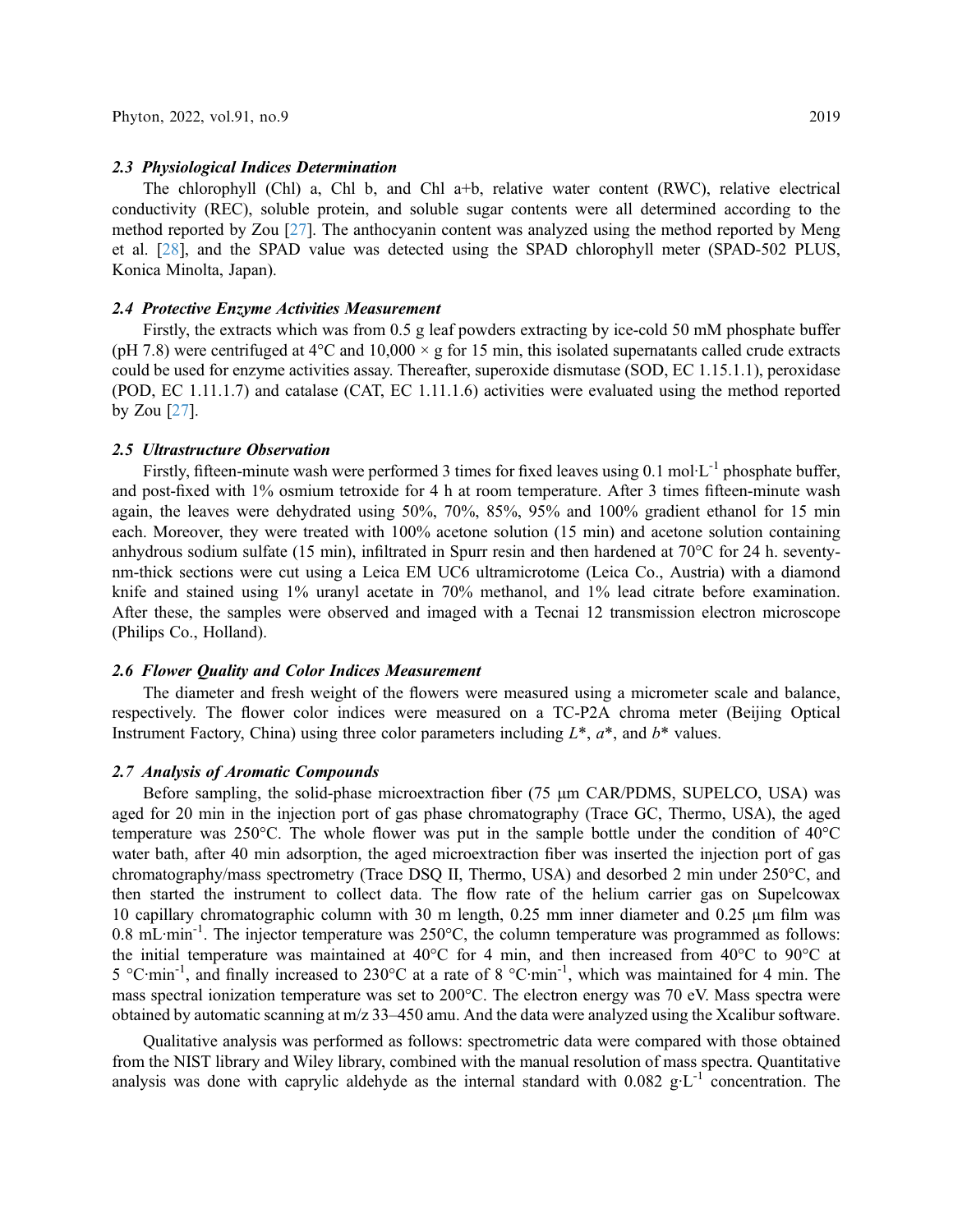selected ion monitoring (SIM) technique was used for quantitative analysis of aromatic compounds, and the calculation formula was referenced to the method of Tian et al. [[29\]](#page-12-7).

Content of each compound  $(\mu g \cdot g^{-1})$  = [Peak area of each compound/Peak area of internal standard  $\times$ Concentration of internal standard  $(\mu g \cdot \mu L^{-1}) \times$  Volume of internal standard  $(\mu L)$ ] / Sample weight (g).

## 2.8 Statistical Analysis

All data were means of three replicates at least with standard deviations. The results were analyzed for variance using the SAS/STAT statistical analysis package (version 6.12, SAS Institute, Cary, NC, USA). And the figures were completed by SigmaPlot 10.0 (SPSS Inc., USA).

#### 3 Results

# 3.1 Morphological Indices

PBZ application significantly affected the morphological indices of P. *lactiflora* [\(Table 1](#page-3-0)). Upon applying PBZ, the plant height and plant crown width were found to be significantly lower than those in the control, and the levels were reduced by 8.05% and 14.72%, respectively; meanwhile, the leaf area was also reduced by 10.90%, but there were no significant differences observed between them. Instead, upon PBZ application, the leaf thickness was significantly higher than that in the control with 18.18%; when the stem diameter was considered, the top stem diameter was found to remain unaffected, while the middle and bottom stem diameter all presented significant increase by more than 11% compared to the control.

| Morphological indices            |               | Control                   | PBZ                     |  |
|----------------------------------|---------------|---------------------------|-------------------------|--|
| Plant height (cm)                |               | $109.11 \pm 5.01^a$       | $100.33 \pm 5.52^b$     |  |
| Plant crown width (cm)           |               | $104.11 \pm 8.67^{\circ}$ | $88.78 \pm 8.11^b$      |  |
| Leaf area $\text{(cm}^2\text{)}$ |               | $26.89 \pm 5.08^{\rm a}$  | $23.96 \pm 4.56^a$      |  |
| Leaf thickness $(\mu m)$         |               | $0.33 \pm 0.04^b$         | $0.39 \pm 0.03^{\rm a}$ |  |
| Stem diameter (cm)               | Top           |                           | $0.57 \pm 0.07^{\rm a}$ |  |
|                                  | Middle        | $0.73 \pm 0.07^b$         | $0.83 \pm 0.10^a$       |  |
|                                  | <b>Bottom</b> | $0.94 \pm 0.20^b$         | $1.05 \pm 0.10^a$       |  |

<span id="page-3-0"></span>Table 1: Effect of PBZ application on the morphology indices of P. lactiflora

Note: The values represent the mean  $\pm$  standard deviation (n = 3), and different letters indicate significant differences ( $P < 0.05$ ).

#### 3.2 Physiological Indices

The physiological indices were found to be a direct reflection of the current physiological state of the plant. Upon applying PBZ, the leaves of P. lactiflora were affected the most as evident from the transformation of the leaves from green into dark green, which was closely related to the chlorophyll content in the body. Analyzing the chlorophyll content revealed that applying PBZ enhances the contents of Chl a, Chl b, and Chl a+b as well as Chl a/b, and Chl b with the maximal increase of 33.33%, consistent with the value of SPAD. Additionally, in contrast with the control, REC was found to decrease significantly by 18.52% and 13.81%, respectively; whereas the RWC and soluble sugar content, were found to increase ([Table 2](#page-4-0)).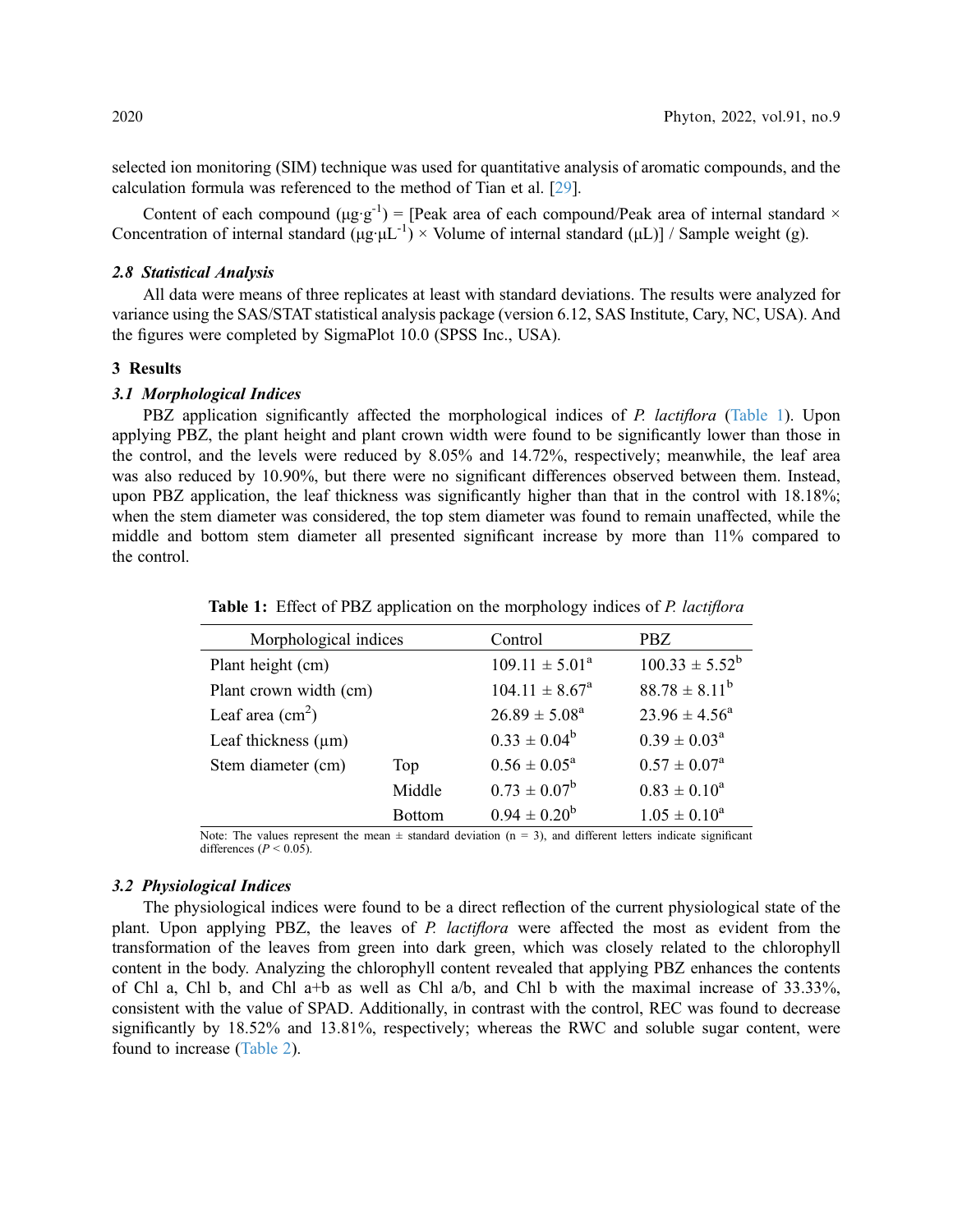| Physiological indices             | Control                  | PBZ.                        |
|-----------------------------------|--------------------------|-----------------------------|
| Chl a $(ug \cdot cm^{-2})$        | $0.27 \pm 0.01^b$        | $0.35 \pm 0.02^a$           |
| Chl b $(ug·cm-2)$                 | $0.09 \pm 0.00^{\rm b}$  | $0.12 \pm 0.01^{\rm b}$     |
| $Chl$ a/b                         | $2.95 \pm 0.04^a$        | $2.98 \pm 0.02^a$           |
| Chl a+b (ug·cm <sup>-2</sup> )    | $0.36 \pm 0.01^b$        | $0.47 \pm 0.02^a$           |
| <b>SPAD</b>                       | $57.14 \pm 2.27^b$       | $72.75 \pm 1.23^{\text{a}}$ |
| RWC $(\%)$                        | $32.04 \pm 3.54^{\circ}$ | $32.19 \pm 1.14^a$          |
| REC $(\% )$                       | $0.27 \pm 0.01^a$        | $0.22 \pm 0.01^b$           |
| Soluble sugar $(mg \cdot g^{-1})$ | $26.71 \pm 1.85^b$       | $28.07 \pm 3.42^{\rm a}$    |

<span id="page-4-0"></span>Table 2: Effect of PBZ application on the physiological indices of P. lactiflora

Note: Chl a, Chlorophyll a; Chl b, Chlorophyll b; Chl a/b, Chlorophyll a/b; Chl a+b, Chlorophyll a+b; RWC, Relative water content; REC, Relative electrical conductivity. The values represent the mean  $\pm$  standard deviation ( $n = 3$ ), and different letters indicate the significant differences ( $P < 0.05$ ).

#### 3.3 Activities of the Protection Enzymes

The activities of three protection enzymes including SOD, CAT and POD in P. lactiflora were shown in [Fig. 1.](#page-5-0) These antioxidant enzymes activities presented the same tendency and were all higher upon PBZ application than those in the control. Moreover, the SOD and CAT activities were found to have a significant difference between the two, and the CAT activity was found to show the highest increase being approximately 320%. When the antioxidant enzymes activities were assessed, the SOD showed the highest activity being about 98.19 times the lowest CAT activity.

#### 3.4 Ultrastructure

Observing the cell walls, vacuoles, and chloroplasts in the mesophyll cells during the bloom stage of P. *lactiflora* revealed the vacuoles to occupy the major space of the whole cells, where most of the organelles including the chloroplasts were pushed into the cellular edges, and closed to the cell walls. Additionally, the observation reported white starch grains in the chloroplasts and their grana thylakoids had curled, swollen and irregular arrangements [\(Fig. 2A\)](#page-5-1). Upon applying PBZ, the mesophyll cells were found to be covered with the chloroplasts, with regularly arranged grana lamellae, and some white starch grains. Moreover, the number of chloroplasts in the unit area and their areas were all found to be significantly higher than those of the control ([Fig. 2B\)](#page-5-1).

# 3.5 Flower Diameter and Fresh Weight

The development of P. lactiflora witnessed a gradual increase in the flower diameter and fresh weight upon PBZ application as well as in the control, and all of them were found to attain the maximum value in S4 ([Fig. 3](#page-6-0)). After PBZ treatment, the flower diameter and fresh weight of P. lactiflora were all found to be slightly higher than those of the control in S1 and S2, whereas, in the S3 and S4, the values of flower diameter and fresh weights were significantly lowered than those of the control.

#### 3.6 Flower Color

The differences in the flower color were observed upon applying PBZ as well as in the control group and evaluated by the  $a^*/b^*$  value. As shown in [Fig. 4](#page-6-1), the  $a^*/b^*$  values between the group treated with PBZ as well as the control showed gradual reduction during the development of P. lactiflora, and the former was found to be significantly lower than that of the latter. These results revealed a gradual fading of the flower color during the development of P. *lactiflora*, and the application of PBZ was found to further lighten the flower color.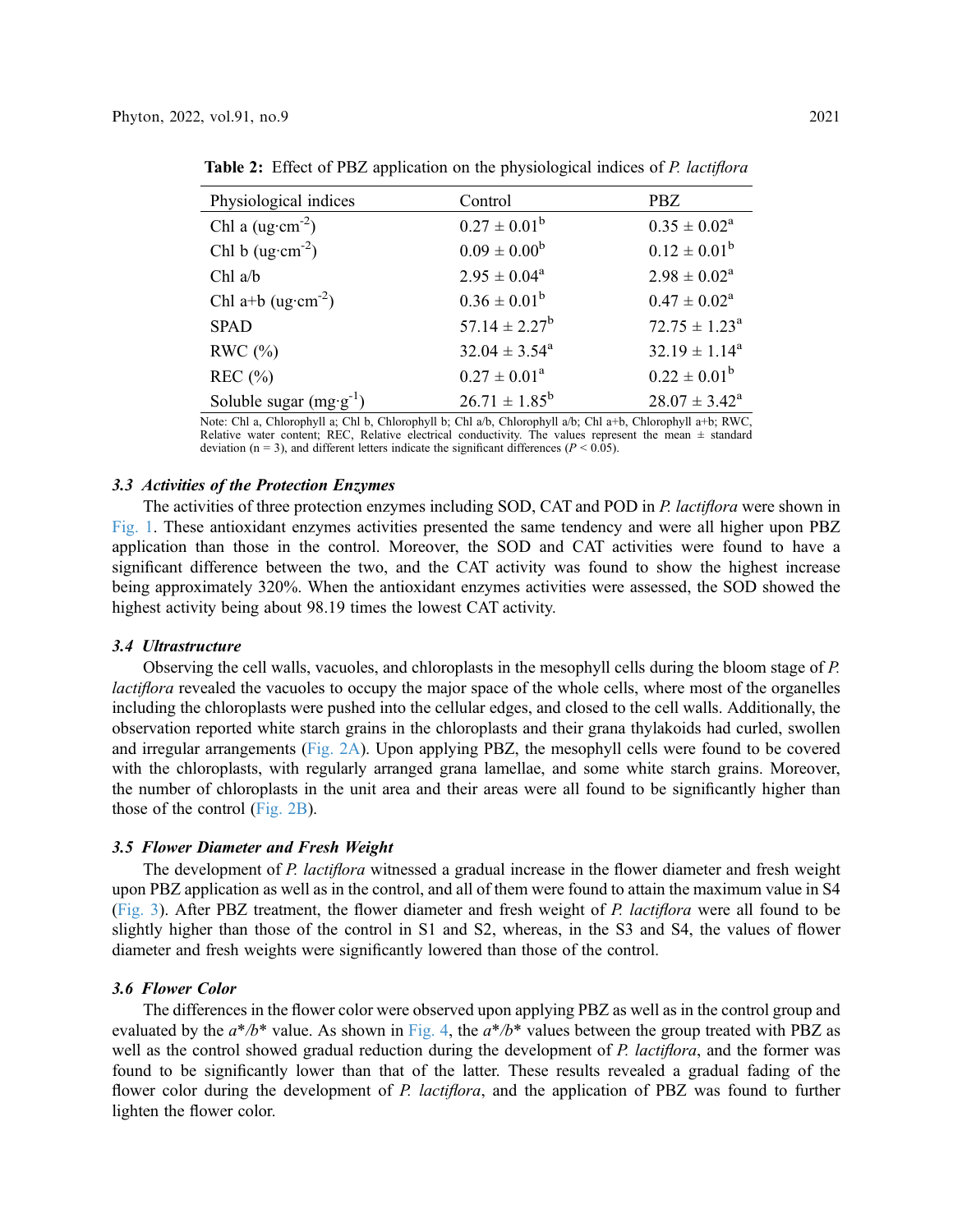<span id="page-5-0"></span>

<span id="page-5-1"></span>Figure 1: Effect of PBZ application on the antioxidant enzymes activities of P. lactiflora. SOD, superoxide dismutase; POD, peroxidase; CAT, catalase. The values represent the mean  $\pm$  standard deviation (n = 3), and different letters indicate significant differences ( $P < 0.05$ )



Figure 2: Effect of applying PBZ on the cell ultrastructure of P. lactiflora. CH, chloroplast; CW, cell wall; SG, starch grain; V, vacuole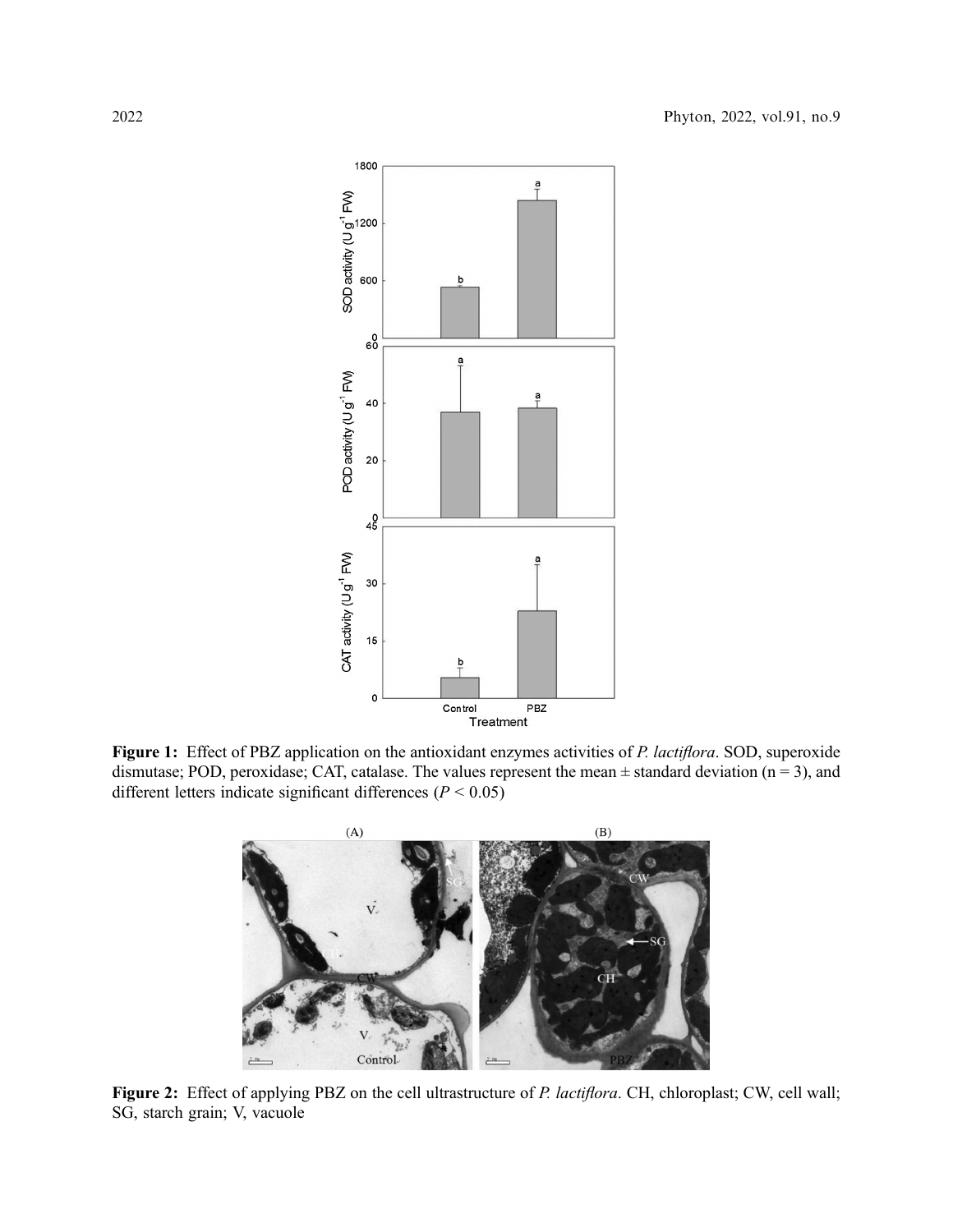<span id="page-6-0"></span>

<span id="page-6-1"></span>Figure 3: Effect of PBZ application on the flower diameter and fresh weight of P. lactiflora. S1, flower-bud stage; S2, initiating bloom stage; S3, bloom stage; S4, withering stage. The values represent the mean  $\pm$ standard deviation ( $n = 3$ ), and the different letters indicate the significant differences ( $P < 0.05$ )



Figure 4: Effect of PBZ application in changing the flower color of P. lactiflora. S1, flower-bud stage; S2, initiating bloom stage; S3, bloom stage; S4, withering stage. The values represent the mean  $\pm$  standard deviation ( $n = 3$ ), and the different letters indicate the significant differences ( $P < 0.05$ )

The shade of the violet series petals in P. *lactiflora* mainly depends on the content of anthocyanins [[30\]](#page-12-8). During the development of P. lactiflora, there was also a reduction in the anthocyanin contents upon treatment with PBZ as well as in the control. Compared to the control, the content of anthocyanins was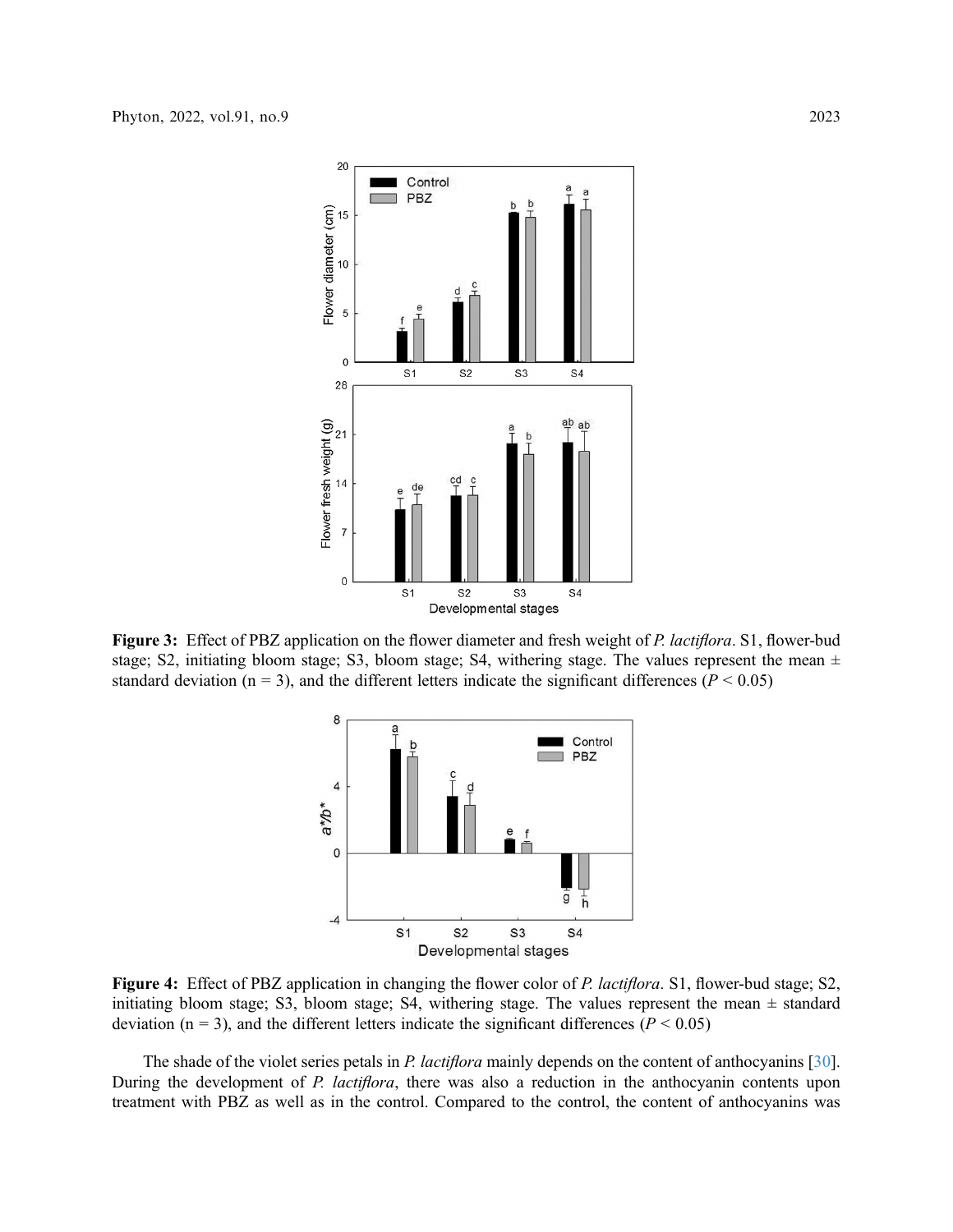<span id="page-7-0"></span>always found to be lower upon PBZ application, and the maximum decrease observed in S4 was found to be 12.5% ([Fig. 5\)](#page-7-0).



Figure 5: Effect of PBZ application on the anthocyanin content of P. lactiflora. S1, flower-bud stage; S2, initiating bloom stage; S3, bloom stage; S4, withering stage. The values represent the mean  $\pm$  standard deviation  $(n = 3)$ 

#### 3.7 Aromatic Compounds

The GC/MS total ionic chromatogram of the aromatic compounds of P. lactiflora flowers upon PBZ application and in the control has been represented in [Fig. 6.](#page-8-0) Each component was compared with those obtained from the NIST and Wiley libraries, and the retrieved aromatic compounds were listed in Supplementary Table 1. Both in the group treated with PBZ as well as the control group demonstrated, a total of 46 aromatic compounds (the content was greater than 0.1 μg·g<sup>-1</sup>), namely 17 alkanes, 13 alcohols, 9 esters, 4 aldehydes, and 3 ketones.

A total of 9 aromatic compounds was identified in S1, which included 4 and 8 components under the control conditions as well as upon PBZ application, respectively. In the control, the alcohols were found to have the highest content, and their relative content was found to reach 46.98%, the most abundant components being 1-octanol (1.05  $\mu$ g·g<sup>-1</sup>). Meanwhile, the PBZ application was found to increase the levels of alkanes the most, with a relative content of 42.16%, and 1-octanol (3.37 μg·g<sup>-1</sup>) together with αcaryophyllene (2.54  $\mu$ g·g<sup>-1</sup>) was found to constitute the maximum content. Additionally, 1-hexadecanol, octyl acetate, cis-3-hexenyl acetate, 1-dodecane, and  $\alpha$ -caryophyllene were the unique components identified after applying PBZ.

A total of 36 aromatic compounds were identified in S2, which included 30 components in the control and 27 components upon the PBZ application, respectively. In the control, the alcohols were the most abundant with a relative content of 59.68%, and the major components comprised D-citronellol (58.89 μg·g<sup>-1</sup>), caryophyllene (26.28 μg·g<sup>-1</sup>) as well as 1-octanol (11.34 μg·g<sup>-1</sup>). Nevertheless, the alcohols were the most abundant with a relative content of 56.85% under the PBZ application, and D-citronellol (29.49 μg·g<sup>-1</sup>), caryophyllene (16.43 μg·g<sup>-1</sup>) as well as 1-octanol (10.93 μg·g<sup>-1</sup>) were found to have the maximum contents. Moreover, the application of PBZ was found to detect leaf alcohol, (E)-2-hexenal, ethyl octanoate, 1-dodecane, 2-ethenyl-1,1-dimethyl-3-methylene-cyclohexane and tricyclo[4,2,2,0(1,5)]dec-7-ene.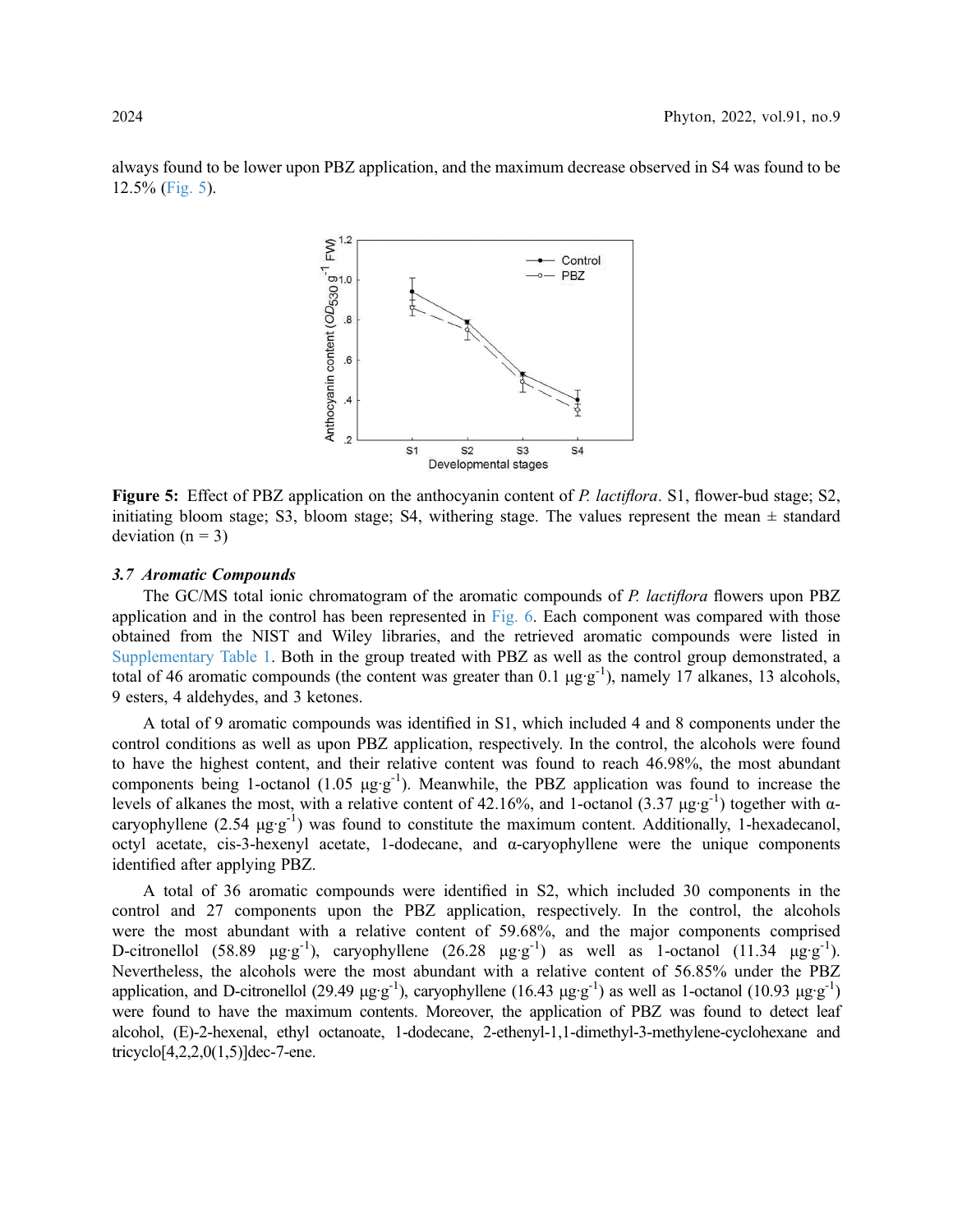<span id="page-8-0"></span>

**Figure 6:** The total ionic chromatogram of the aromatic compounds of P. *lactiflora* flowers. S1, flower-bud stage; S2, initiating bloom stage; S3, bloom stage; S4, withering stage

In S3, a total of 31 aromatic compounds was identified which included 28 components for the control group and 27 components for the PBZ-treated group. The alkanes were found to be the highest in the control group relative content reaching to about  $67.45\%$ , the most abundant components were  $(Z)$ -3,7dimethyl-1,3,6-octatriene (127.49  $\mu$ g·g<sup>-1</sup>), D-citronellol (38.32  $\mu$ g·g<sup>-1</sup>), (E,Z)-2,6-Dimethyl-2,4,6-octatriene (26.54 μg·g<sup>-1</sup>), 1-octanol (16.90 μg·g<sup>-1</sup>), (2E,4E,6E)-3,4-dimethyl-2,4,6-octatriene (15.59 μg·g<sup>-1</sup>), myrcene (14.63 μg·g-1). Meanwhile, upon treatment with PBZ, the alcohols levels were found to be the highest with a relative content of 63.34%, and (Z)-3,7-dimethyl-1,3,6-octatriene (46.21 μg·g<sup>-1</sup>), D-citronellol (29.49 μg·g<sup>-1</sup>) together with D-citronellol (23.00 μg·g<sup>-1</sup>) were found to have the maximum contents. Additionally, 2-octen-1ol, rhodinal and1-hexadecanol were the unique components found upon PBZ application.

In S4, a total of 15 aromatic compounds were identified which included 14 components for the control group and 12 components for the PBZ-treated group. In the control group, the alcohols were found to be the most abundant at a relative content of 40.75%, and the major components were 1-octanol (4.68  $\mu$ g·g<sup>-1</sup>), octyl acetate (3.42  $\mu$ g·g<sup>-1</sup>), (Z)-3,7-dimethyl-1,3,6-octatriene (2.99  $\mu$ g·g<sup>-1</sup>), D-citronellol (2.02  $\mu$ g·g<sup>-1</sup>), ethylbenzene (1.88  $\mu$ g·g<sup>-1</sup>). Nevertheless, the application of PBZ, the alcohols were found to show the most abundant relative content of 45.68%, and 1-octanol (2.07 μg·g<sup>-1</sup>), D-citronellol (1.22 μg·g<sup>-1</sup>), octyl acetate (1.10  $\mu$ g·g<sup>-1</sup>) as well as (Z)-3,7-dimethyl-1,3,6-octatriene (1.43  $\mu$ g·g<sup>-1</sup>) was found to have the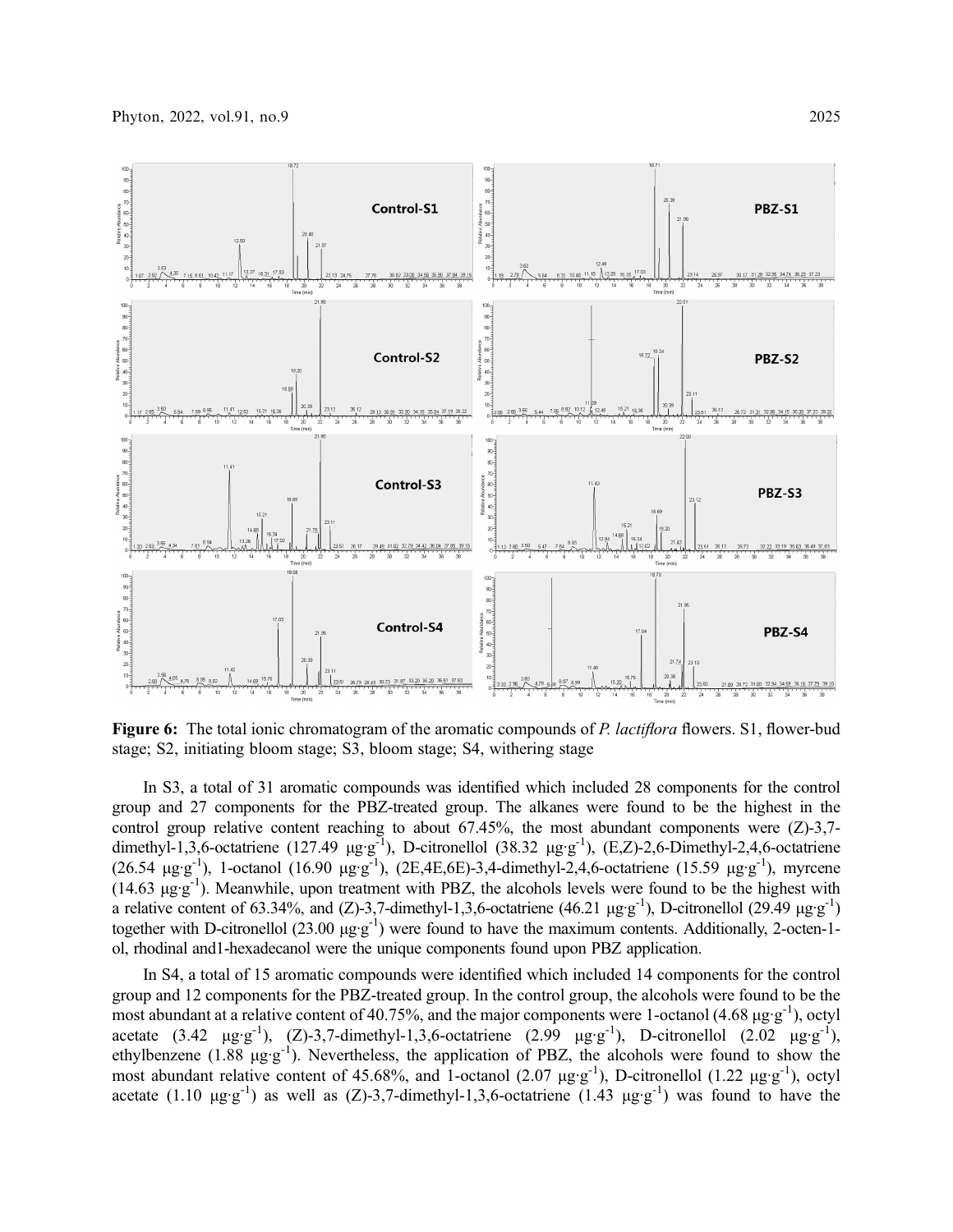maximal contents. Moreover, PBZ application was found to detect 2-ethenyl-1,1-dimethyl-3-methylenecyclohexane.

The assorted statistics of the main aromatic compounds have been listed in Supplementary Table 2. Firstly, the major aromatic compounds were not found to be the same throughout the development of P. *lactiflora*. Generally, the alcohols were found to be the major aromatic compounds found in P. *lactiflora* in S1, S2, and S4, but in S3, the alkanes were found to be the major aromatic compounds. When the total content of the aromatic compounds was assessed, their contents were first found to increase both under the application of PBZ as well as in the control and then decrease in S4. The highest contents in S3 were found to be  $124.38 \mu g \cdot g^{-1}$  and  $312.54 \mu g \cdot g^{-1}$ , respectively. When PBZ was considered, the content of the aromatic compounds was found to be higher than those of the control only in S1 with an increase of about 331.47%.

## 4 Discussion

The plant growth retardant, PBZ is a member of the triazole family, affecting the plant metabolism by interfering with the ent-kaurene oxidation pathway and finally inhibiting the biosynthesis of gibberellins (GAs) [\[31](#page-12-9)]. Therefore, PBZ is primarily used for controlling the size and growth of plants yielding more desirable compact plants. A study by Lenzi et al. [\[32](#page-12-10)] reported the possibility of reducing the height of the plants by treating PBZ in *Dianthus barbatus*  $\times$  *chinensis*, and PBZ was found to be effective in controlling the plant height without inducing any toxicity symptoms. In Borrichia frutescens, the application of PBZ was found to reduce the shoot mass, root mass, leaf number, plant height, and internode extension by 52.9%, 48.5%, 56.7%, 54.9%, and 50.1% [\[33](#page-12-11)]. A study in P. lactiflora, by Wang et al.  $\lceil 3 \rceil$  found 100 mg·mL<sup>-1</sup> PBZ to have the best-integrated effect on reducing the plant height and plant crown breadth as well as increasing the stem diameter. In this study, the results were in good agreement with the report by Wang et al. [\[3\]](#page-10-2). Applying 100 mg·mL<sup>-1</sup> PBZ was found to reduce the P. lactiflora plant height, plant crown width, and leaf area by 8.05%, 14.72%, and 10.90%, respectively, whereas the leaf thickness and stem diameter were all found to increase. This was mainly because PBZ might slow down the rate of plant growth by inhibiting the longitudinal division of the terminal cells of the plants such that more nutrients are instead used for the plant horizontal growth, resulting in the lower plant height, crown breadth, and leaf area together with the increased stem diameter and leaf thickness.

REC was the important metric under conditions of external environmental stress of the plants and is found to increase significantly under adverse conditions. In this study, PBZ application was found to significantly reduce the REC of P. *lactiflora* by 18.52%. This result was found to be consistent with the reports by Stevia rebaudiana [\[23](#page-12-1)], revealing that PBZ can protect the structure and function of the plant cell membranes from damage. At the same time, there was an enhanced activity of the protective enzymes like the SOD, POD, and CAT when P. lactiflora was treated with PBZ, suggesting that PBZ could reduce the degree of membrane lipid peroxidation triggered by the adverse situation and scavenge the reactive oxygen species (ROS) in P. lactiflora, consistent with the studies in Dahlia pinnata [\[34](#page-12-12)] and Stevia rebaudiana [\[24\]](#page-12-2). Chloroplast is an organelle specialized for photosynthesis in plants, and chlorophyll is the important pigment in photosynthesis in plant chloroplasts, which are all influenced by PBZ. Zheng et al. [\[22](#page-12-0)] found that PBZ can enhance the chlorophyll contents in *Lilium* oriental hybrids 'Sorbonne'. At the same time, Feng et al. [[35](#page-12-13)] showed that the contents of chlorophyll were increased in Dahlia pinnata, and the chloroplast structure was relatively completed. These results were also reflected in this study, laying the foundation for maintaining strong photosynthesis, with the huge accumulation of soluble sugar in *P. lactiflora*.

Plant growth retardants greatly affect the flowering quality. In flower diameter, the study by Newton et al. [\[36](#page-12-14)] found that applying PBZ did not affect the diameter of the first flower, but when Tagetes erecta was treated with PBZ, its flower diameter was reduced in S3 but was enhanced in S4 [[37\]](#page-12-15). The result of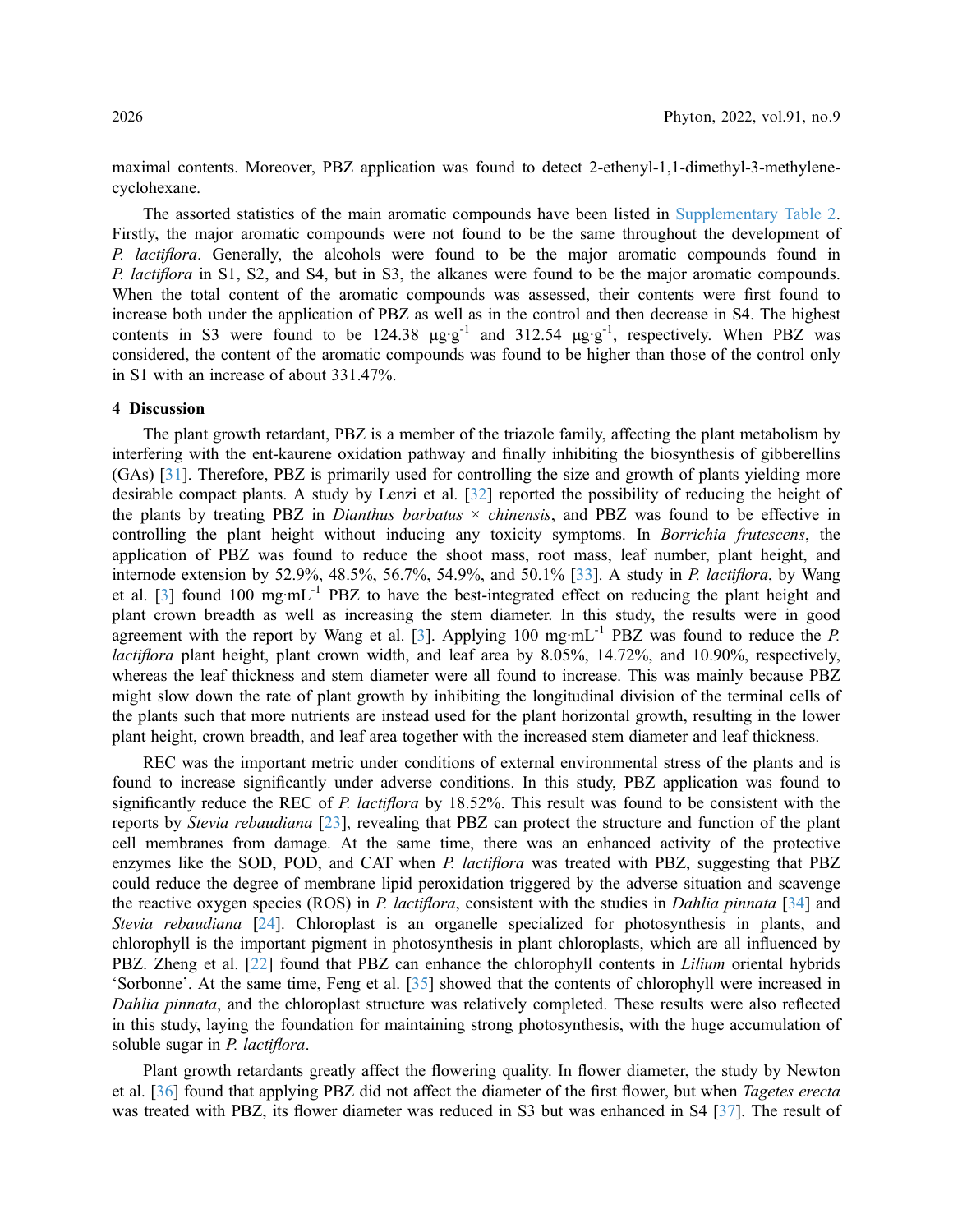our study was partially according to the latter, the application of PBZ was found to reduce the P. lactiflora flower diameter in S3 and S4. When the flower color was considered, treatment of P. lactiflora with PBZ was found to yield lighter violet flowers than that of the control, not consistent with Consolida orientalis [[38\]](#page-12-16). However, the loss of flower color was observed in the other plant growth retardants, for example, spraying Chrysanthemum morifolium with daminozide exhibited a significant loss of color [[39\]](#page-12-17), and applying prohexadione-Ca was found to significantly decrease the petal coloration of Rosa hybrida [[40\]](#page-12-18), associated with the reduction in anthocyanin. This tendency to reduce the anthocyanin content was also found in P. lactiflora upon treatment with PBZ. Although the aromatic compound is an important index in flowering quality, there was no report on the aromatic compounds of the ornamental plant flowers upon PBZ application. In this study, a total of 46 aromatic compounds were identified which included 17 alkanes, 13 alcohols, 9 esters, 4 aldehydes, and 3 ketones upon treatment with PBZ as well as in the control, and their contents were found to vary during the development of P. lactiflora. When the total content was concerned, the application of PBZ application was found to decrease the total content of the aromatic compounds except in S1. But in general, these results demonstrated that PBZ can be applied for inhibiting the excessive plant growth of P. lactiflora in the urban landscape space.

# 5 Conclusions

In conclusion, the present study demonstrated that applying PBZ can regulate the P. lactiflora plant types but did not significantly decrease its ornamental values. Application of PBZ was found to decrease the plant height, plant crown width, leaf area, REC, and aromatic compounds in P. lactiflora. On the other hand, PBZ was found to increase the leaf thickness, stem diameter, chlorophyll, RWC, soluble sugar, and antioxidant enzymes activities. These results, thus unraveled the critical role of PBZ in regulating the plant types of P. lactiflora.

Author Contributions: JT and DZ planned and designed the experiments; YW and DZ performed the experiments; YW and JL analyzed the data and wrote the manuscript. All authors carefully read and approved the final manuscript.

Funding Statement: This work was supported by the National Natural Science Funds (32102411), the Natural Science Foundation of Jiangsu Province of China (BK20200924), the Natural Science Foundation of Jiangsu Higher Education Institutions of China (20KJB210005), Jiangsu Association for Science and Technology young Scientific and technological Talents Project-Supported by Yanqing Wu, the Agricultural Science & Technology Independent Innovation Fund of Jiangsu Province (CX [20]3021), the Graduate Innovation Program of Jiangsu Province (XKYCX19\_119) and the Excellent Doctoral Dissertation Fund of Yangzhou University.

Conflicts of Interest: The authors declare that they have no conflicts of interest to report regarding the present study.

## References

- <span id="page-10-0"></span>1. Yu, X. N. (2019). Herbaceous peony (in Chinese). Beijing: China Forestry Publishing House.
- <span id="page-10-1"></span>2. Wu, Y., Wei, M., Zhao, D., Tao, J. (2016). Flavonoid contents and expression analysis of its biosynthetic genes in a chimera of herbaceous peony (Paeonia lactiflora Pall.). Journal of Integrative Agriculture, 15(9), 2023–2031. DOI [10.1016/S2095-3119\(15\)61318-1.](http://dx.doi.org/10.1016/S2095-3119(15)61318-1)
- <span id="page-10-2"></span>3. Wang, N., Han, Y., Zhang, W. (2014). Effects of paclobutrazol of different concentration on growth of Paeonia lactiflora. Forestry Science and Technology Information, 46(1), 16–17. DOI [10.3969/j.issn.1009-](http://dx.doi.org/10.3969/j.issn.1009-3303.2014.01.006) [3303.2014.01.006.](http://dx.doi.org/10.3969/j.issn.1009-3303.2014.01.006)
- <span id="page-10-3"></span>4. Zhao, D. Q., Xue, Y. F., Shi, M., Tao, J. (2017). Rescue and in vitro culture of herbaceous peony immature embryos by organogenesis. Scientia Horticulturae, 217(43), 123–129. DOI [10.1016/j.scienta.2017.01.040](http://dx.doi.org/10.1016/j.scienta.2017.01.040).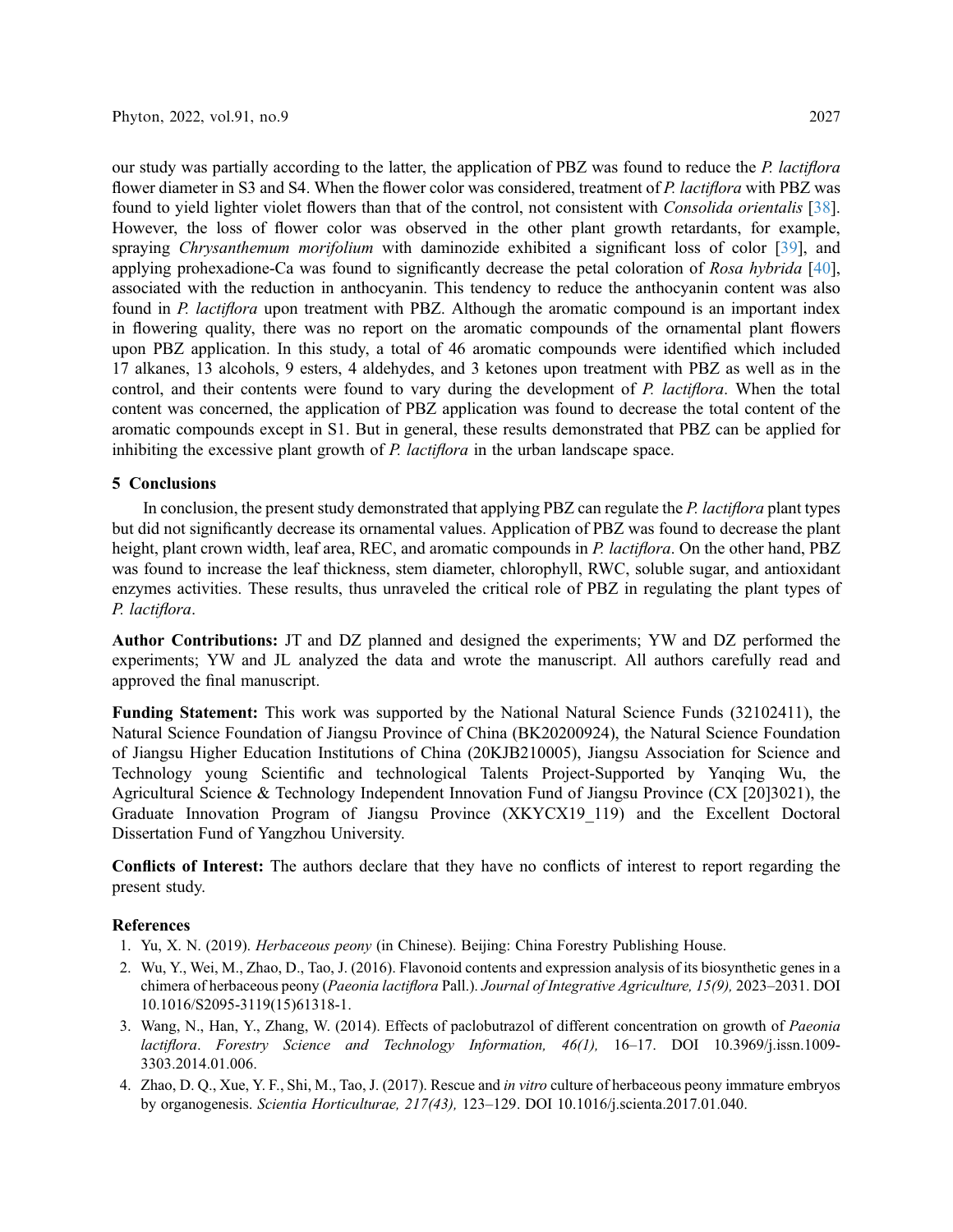- <span id="page-11-0"></span>5. Zhao, D. Q., Xu, C., Luan, Y. T., Shi, W. B., Tang, Y. H. et al. (2021). Silicon enhances stem strength by promoting lignin accumulation in herbaceous peony (Paeonia lactiflora Pall.). International Journal of Biological Macromolecules, 190, 769–779. DOI [10.1016/j.ijbiomac.2021.09.016](http://dx.doi.org/10.1016/j.ijbiomac.2021.09.016).
- 6. Zhao, D. Q., Luan, Y. T., Xia, X., Shi, W. B., Tang, Y. H. et al. (2020). Lignin provides mechanical support to herbaceous peony (Paeonia lactiflora Pall.) stems. Horticulture Research, 7(1), 213. DOI [10.1038/s41438-020-](http://dx.doi.org/10.1038/s41438-020-00451-5) [00451-5.](http://dx.doi.org/10.1038/s41438-020-00451-5)
- 7. Zhao, D. Q., Shi, W. B., Xia, X., Tang, Y. H., Tao, J. (2020). Microstructural and lignin characteristics in herbaceous peony cultivars with different stem strengths. Postharvest Biology and Technology, 159, 111043. DOI [10.1016/j.postharvbio.2019.111043](http://dx.doi.org/10.1016/j.postharvbio.2019.111043).
- <span id="page-11-1"></span>8. Zhao, D. Q., Tang, Y. H., Xia, X., Sun, J., Meng, J. S. et al. (2019). Integration of transcriptome, proteome, and metabolome provides insights into how calcium enhances the mechanical strength of herbaceous peony inflorescence stems. Cells, 8(2), 102. DOI [10.3390/cells8020102](http://dx.doi.org/10.3390/cells8020102).
- <span id="page-11-2"></span>9. Zhao, D. Q., Zhang, X. Y., Wang, R., Liu, D., Sun, J. et al. (2019). Herbaceous peony tryptophan decarboxylase confers drought and salt stresses tolerance. Environmental and Experimental Botany, 162(3), 345–356. DOI [10.1016/j.envexpbot.2019.03.013.](http://dx.doi.org/10.1016/j.envexpbot.2019.03.013)
- <span id="page-11-3"></span>10. Zhao, D. Q., Xia, X., Su, J. H., Wei, M. R., Tao, J. (2019). Overexpression of herbaceous peony HSP70 confers high temperature tolerance. BMC Genomics, 20, 70. DOI [10.1186/s12864-019-5448-0. 2019.](http://dx.doi.org/10.1186/s12864-019-5448-0. 2019)
- <span id="page-11-4"></span>11. Martínez-Damián, M. T., Cano-Hernández, R., Moreno-Pérez, E. C., Sánchez-del Castillo, F., Cruz-Álvarez, O. (2019). Effect of preharvest growth bioregulators on physicochemical quality of saladette tomato. Revista Chapingo Serie Horticultura, 25(1), 29–43. DOI [10.5154/r.rchsh.2018.06.013](http://dx.doi.org/10.5154/r.rchsh.2018.06.013).
- <span id="page-11-5"></span>12. Ghosh, A., Chikara, J., Chaudhary, D. R., Prakash, A. R., Boricha, G. et al. (2010). Paclobutrazol arrests vegetative growth and unveils unexpressed yield potential of Jatropha curcas. Journal of Plant Growth Regulation, 29(3), 307–315. DOI [10.1007/s00344-010-9137-0.](http://dx.doi.org/10.1007/s00344-010-9137-0)
- 13. Sun, Y., Chen, J., Chang, W., Teng, M., Wu, F. (2010). Irrigation with 5 degrees C water and paclobutrazol promotes strong seedling growth in tomato (Solanum lycopersicon). Journal of Horticultural Science & Biotechnology, 85(4), 305–311. DOI [10.1080/14620316.2010.11512672.](http://dx.doi.org/10.1080/14620316.2010.11512672)
- <span id="page-11-6"></span>14. Orozco-Meléndez, L. R., Hernández-Rodríguez, O. A., Cruz-Álvarez, O., Robles-Hernández, L., Ávila-Quezada, G. D. et al. (2022). Paclobutrazol and its use in fruit production: A review. Phyton-International Journal of Experimental Botany, 91(1), 1–12. DOI [10.32604/phyton.2022.016908](http://dx.doi.org/10.32604/phyton.2022.016908).
- <span id="page-11-7"></span>15. Esmaielpour, B., Hokmalipour, S., Jalilvand, P., Salimi, G. (2011). The investigation of paclobutrazol effects on growth and yield of two potato (Solanum tuberosum) cultivars under different plant density. Journal Food Agriculture & Environment, 9(3–4), 289–294.
- 16. Xu, G., Luo, R., Yao, Y. (2013). Paclobutrazol improved the reproductive growth and the quality of seed oil of Jatropha curcas. Journal of Plant Growth Regulation, 32(4), 875–883. DOI [10.1007/s00344-013-9353-5.](http://dx.doi.org/10.1007/s00344-013-9353-5)
- <span id="page-11-8"></span>17. Haldankar, P. M., Thorat, V., Mayekar, A. J., Khirsagar, P. J., Korake, G. N. et al. (2014). Effect of paclobutrazol and post flowering foliar sprays of nutrients for accelerating harvesting of jackfruit. Indian Journal of Horticulture, 71, 476–480.
- <span id="page-11-9"></span>18. Srivastav, M., Kishor, A., Dahuja, A., Sharma, R. R. (2010). Effect of paclobutrazol and salinity on ion leakage, proline content, and activities of antioxidant enzymes in mango (Mangifera indica L.). Scientia Horticulturae, 125(4), 785–788. DOI [10.1016/j.scienta.2010.05.023](http://dx.doi.org/10.1016/j.scienta.2010.05.023).
- 19. Baninasab, B., Ghobadi, C. (2011). Influence of paclobutrazol and application methods on high-temperature stress injury in cucumber seedlings. Journal of Plant Growth Regulation, 30(2), 213–219. DOI [10.1007/s00344-010-](http://dx.doi.org/10.1007/s00344-010-9188-2) [9188-2.](http://dx.doi.org/10.1007/s00344-010-9188-2)
- <span id="page-11-10"></span>20. Zhou, Z., Ma, H., Liang, K., Huang, G., Pinyopusarerk, K. (2012). Improved tolerance of teak (*Tectona grandis* L.f.) seedlings to low-temperature stress by the combined effect of arbuscular mycorrhiza and paclobutrazol. Journal of Plant Growth Regulation, 31(3), 427–435. DOI [10.1007/s00344-011-9252-6.](http://dx.doi.org/10.1007/s00344-011-9252-6)
- <span id="page-11-11"></span>21. Misra, A., Srivastava, N. K., Kumar, R., Khan, A. (2005). Effect of palcobutrazol (PP<sub>333</sub>) on flower quality and quantity of Rosa damascene. Communications in Soil Science and Plant Analysis, 36(4–6), 477–486. DOI [10.1081/CSS-200043219](http://dx.doi.org/10.1081/CSS-200043219).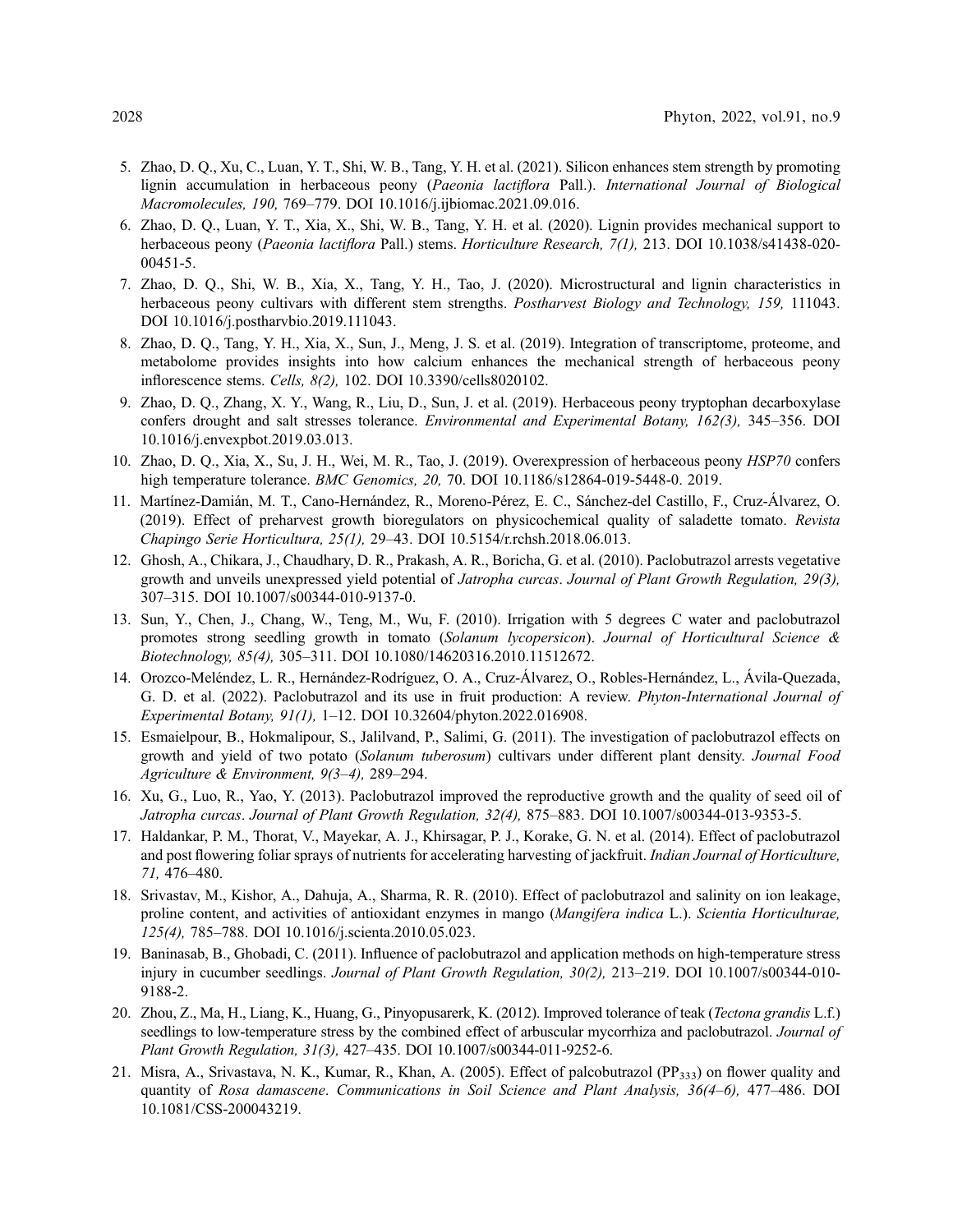- <span id="page-12-0"></span>22. Zheng, R., Wu, Y., Xia, Y. (2012). Chlorocholine chloride and paclobutrazol treatments promote carbohydrate accumulation in bulbs of Lilium oriental hybrids 'Sorbonne'. Journal of Zhejiang University-SCIENCE B, 13(2), 136–144. DOI [10.1631/jzus.B1000425](http://dx.doi.org/10.1631/jzus.B1000425).
- <span id="page-12-1"></span>23. Hajihashemi, S., Ehsanpour, A. A. (2013). Influence of exogenously applied paclobutrazol on some physiological traits and growth of Stevia rebaudiana under in vitro drought stress. Biologia, 68(3), 414–420. DOI [10.2478/](http://dx.doi.org/10.2478/s11756-013-0165-7) [s11756-013-0165-7.](http://dx.doi.org/10.2478/s11756-013-0165-7)
- <span id="page-12-2"></span>24. Hajihashemi, S., Ehsanpour, A. A. (2014). Antioxidant response of Stevia rebaudiana B. to polyethylene glycol and paclobutrazol treatments under in vitro culture. Applied Biochemistry and Biotechnology, 172(8), 4038–4052. DOI [10.1007/s12010-014-0791-8.](http://dx.doi.org/10.1007/s12010-014-0791-8)
- <span id="page-12-3"></span>25. Koutroubas, S. D., Damalas, C. A. (2015). Sunflower response to repeated foliar applications of paclobutrazol. Planta Daninha, 33(1), 129–135. DOI [10.1590/S0100-83582015000100015.](http://dx.doi.org/10.1590/S0100-83582015000100015)
- <span id="page-12-4"></span>26. Rivera-Espejel, E. A., Cruz-Alvarez, O., Mejía-Muñoz, J. M., García-Mateos, M. R., Colinas-León, M. T. et al. (2019). Physicochemical quality, antioxidant capacity and nutritional value of edible flowers of some wild dahlia species. Folia Horticulturae, 31(2), 331–342. DOI [10.2478/fhort-2019-0026](http://dx.doi.org/10.2478/fhort-2019-0026).
- <span id="page-12-5"></span>27. Zou, Q. (2000). Plant physiology experimental guidance (in Chinese). Beijing: China Agricultural Press.
- <span id="page-12-6"></span>28. Meng, X. C., Wang, X. J. (2004). Regulation of flower development and anthocyanin accumulation in Gerbera hybrida. Journal of Horticultural Science & Biotechnology, 79(1), 131–137. DOI [10.1080/](http://dx.doi.org/10.1080/14620316.2004.11511725) [14620316.2004.11511725.](http://dx.doi.org/10.1080/14620316.2004.11511725)
- <span id="page-12-7"></span>29. Tian, C., Wei, J., Liu, X., Wang, N., Wang, H. et al. (2009). GC-MS analysis of fruit aromatic components of pear cultivars originated from different species of Pyrus. Journal of Fruit Science, 26(3), 294–299 (in Chinese).
- <span id="page-12-8"></span>30. Zhao, D., Tao, J., Han, C., Ge, J. (2012). Flower color diversity revealed by differential expression of flavonoid biosynthetic genes and flavonoid accumulation in herbaceous peony (Paeonia lactiflora Pall.). Molecular Biology Reports, 39(12), 11263–11275. DOI [10.1007/s11033-012-2036-7.](http://dx.doi.org/10.1007/s11033-012-2036-7)
- <span id="page-12-9"></span>31. Graebe, J. E. (1987). Gibberellin biosynthesis and control. Annual Reviews Plant Physiology, 38(1), 419–465. DOI [10.1146/annurev.pp.38.060187.002223](http://dx.doi.org/10.1146/annurev.pp.38.060187.002223).
- <span id="page-12-10"></span>32. Lenzi, A., Nannicini, M., Mazzeo, P., Baldi, A. (2015). Effect of paclobutrazol in potted plants of four cultivars of Dianthus barbatus  $\times$  chinensis. European Journal of Horticultural Science, 80(2), 87–93. DOI [10.17660/](http://dx.doi.org/10.17660/eJHS.2015/80.2.7) [eJHS.2015/80.2.7](http://dx.doi.org/10.17660/eJHS.2015/80.2.7).
- <span id="page-12-11"></span>33. Carver, S. T., Arnold, M. A., Byrne, D. H., Armitage, A. R., Lineberger, R. D. et al. (2014). Growth and flowering responses of sea marigold to daminozide, paclobutrazol, or uniconazole applied as drenches or sprays. Journal of Plant Growth Regulation, 33(3), 626–631. DOI [10.1007/s00344-014-9411-7.](http://dx.doi.org/10.1007/s00344-014-9411-7)
- <span id="page-12-12"></span>34. Zhen, H., Yuan, Z., Feng, L., Ding, X., Wang, X. et al. (2012). Effects of PP333 on the physiological characteristics in Dahlia pinnata. Chinese Agriculture Science Bulletin, 28(1), 153–157. DOI [10.3969/j.issn.1000-](http://dx.doi.org/10.3969/j.issn.1000-6850.2012.01.029) [6850.2012.01.029.](http://dx.doi.org/10.3969/j.issn.1000-6850.2012.01.029)
- <span id="page-12-13"></span>35. Feng, L., Yuan, Z., Yin, Y., Zhao, X. (2014). Effects of paclobutrazol on the photosynthetic characteristics and ultrastructure of Dahlia pinnata leaves. Acta Prataculturae Sinica, 23(4), 114–121. DOI [10.11686/cyxb20140414.](http://dx.doi.org/10.11686/cyxb20140414)
- <span id="page-12-14"></span>36. Newton, L. A., Runkle, E. S. (2010). Effects of paclobutrazol sprays on inflorescences of three potted moth orchid clones. Horttechnology, 20(5), 892–895. DOI [10.21273/HORTTECH.20.5.892](http://dx.doi.org/10.21273/HORTTECH.20.5.892).
- <span id="page-12-15"></span>37. Yang, S., Jiang, W. (2005). The influence of paclobutrazol on physiological activities and ornamental characteristics of Tagetes erecta L. Shandong Agriculture Science, 2, 45–47. DOI [10.3969/j.issn.1001-](http://dx.doi.org/10.3969/j.issn.1001-4942.2005.02.017) [4942.2005.02.017.](http://dx.doi.org/10.3969/j.issn.1001-4942.2005.02.017)
- <span id="page-12-16"></span>38. Mansuroglu, S., Karaguzel, O., Ortacesme, V., Sayan, M. S. (2009). Effect of paclobutrazol on flowering, leaf, and flower colour of Consolida orientalis. Pakistan Journal of Botany, 41(10), 2323–2332. DOI [10.1094/MPMI-22-10-1312.](http://dx.doi.org/10.1094/MPMI-22-10-1312)
- <span id="page-12-17"></span>39. Roepke, J., Jean, T., Perkel, K. J., Blom, T., Bozzo, G. G. (2013). Daminozide alters anthocyanin metabolism in ray florets of bronze chrysanthemum (Chrysanthemum morifolium Ramat.). Journal of Plant Growth Regulation, 32(3), 453–460. DOI [10.1007/s00344-012-9315-3.](http://dx.doi.org/10.1007/s00344-012-9315-3)
- <span id="page-12-18"></span>40. Schmitzer, V., Veberic, R., Stampar, F. (2012). Prohexadione-Ca application modifies flavonoid composition and color characteristics of rose (Rosa hybrida L.) flowers. Scientia Horticulturae, 146, 14–20. DOI [10.1016/j.](http://dx.doi.org/10.1016/j.scienta.2012.07.035) [scienta.2012.07.035](http://dx.doi.org/10.1016/j.scienta.2012.07.035).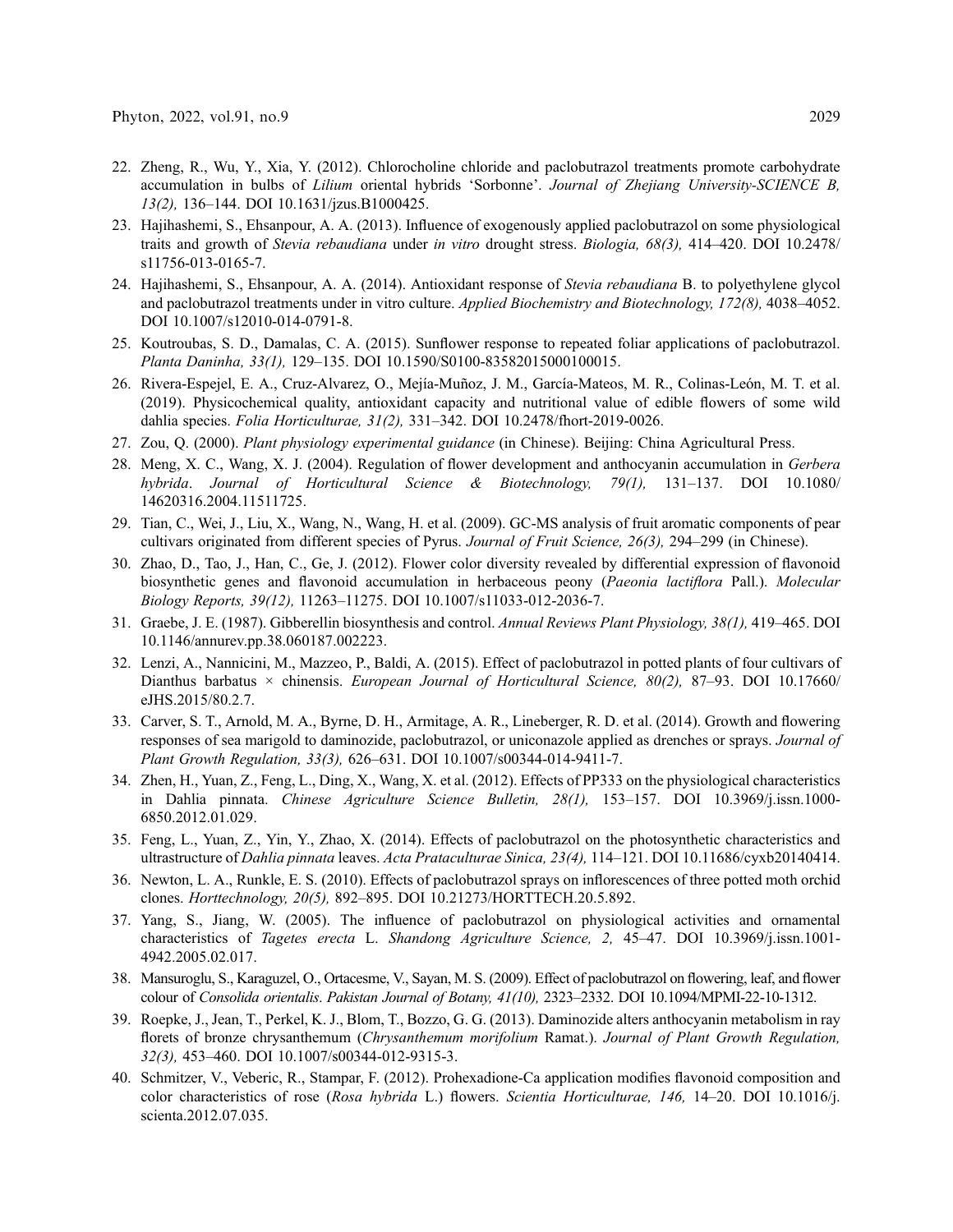| Type     | Aromatic compounds                                       | S1   |                | S <sub>2</sub>           |                          | S <sub>3</sub> |                          | <b>S4</b>      |                |
|----------|----------------------------------------------------------|------|----------------|--------------------------|--------------------------|----------------|--------------------------|----------------|----------------|
|          |                                                          |      |                | Control PBZ Control PBZ  |                          | Control PBZ    |                          | Control PBZ    |                |
| Alcohols | Eucalyptol                                               |      |                | 5.41                     | 2.69                     | $\overline{a}$ | $\overline{a}$           | 0.16           | $\overline{a}$ |
|          | 1-Octanol                                                | 1.05 |                | 3.37 11.34               |                          | 10.93 16.90    | 5.85                     | 4.68           | 2.07           |
|          | Leaf alcohol                                             |      |                |                          | 1.74                     | $\overline{a}$ |                          |                |                |
|          | 1-Hexadecanol                                            |      | $0.12 -$       |                          | $\overline{\phantom{0}}$ | ÷,             | 1.95                     |                |                |
|          | Carveol                                                  |      |                | 0.67                     | 0.43                     | 6.94           |                          |                |                |
|          | Linalool                                                 |      | Ĭ.             | 0.31                     | 0.24                     | 2.84           | 1.04                     | 0.13           |                |
|          | $\alpha$ -Terpineol                                      |      | L,             | 1.26                     | 0.25                     | 0.13           | 0.23                     |                |                |
|          | $(S)-3,7$ -Dimethyl-7-octen-1-ol -                       |      | -              | 0.54                     | 0.29                     | $\overline{a}$ |                          |                | L              |
|          | D-Citronellol                                            |      | $\overline{a}$ | 58.89                    |                          | 29.49 38.32    | 23.00 2.02               |                | 1.22           |
|          | 3,7-Dimethyl-2,6-octadien-1-<br><sub>o</sub> l           |      | -              | 2.07                     | 3.63                     | 9.65           | 7.27                     | 0.68           | 0.44           |
|          | trans-Shisool                                            |      | ۰              |                          | $\overline{a}$           | 0.16           |                          |                |                |
|          | 1-Tridecanol                                             |      | $\overline{a}$ | 0.27                     |                          |                |                          |                |                |
|          | 2-Octen-1-ol                                             |      |                |                          |                          |                | 0.19                     |                |                |
|          | Aldehydes (E)-2-Hexenal                                  |      |                |                          | 0.15                     | 0.68           | 2.19                     |                |                |
|          | $(+)$ -Rhodinal                                          | 0.27 | $1.74 -$       |                          |                          |                |                          |                |                |
|          | (E)-Citral                                               |      | $\overline{a}$ | 0.33                     | 0.33                     | 1.18           | 0.65                     |                |                |
|          | Rhodinal                                                 |      | -              | 0.33                     | 0.20                     | L,             | 0.22                     |                |                |
| Esters   | Ethyl octanoate                                          |      |                | $\overline{\phantom{a}}$ | 0.23                     | 2.31           | 0.69                     | ÷,             | $\overline{a}$ |
|          | Octyl acetate                                            |      | $0.13 -$       |                          |                          | 2.99           | 0.22                     | 3.42           | 1.10           |
|          | Ethyl benzoate                                           | 0.41 |                |                          |                          | ÷,             | $\overline{\phantom{0}}$ |                |                |
|          | Methyl hexadecanoate                                     |      |                | 0.11                     |                          |                |                          |                |                |
|          | cis-3-Hexenyl acetate                                    |      |                | 0.14 0.96                | 0.50                     | 6.59           | 1.07                     | 0.14           |                |
|          | Methyl cinnamate                                         |      | $\overline{a}$ | 2.03                     | 0.61                     | 0.11           | 0.15                     | $\overline{a}$ |                |
|          | Ethyl cinnamate                                          |      | $\overline{a}$ | 0.20                     |                          |                |                          |                |                |
|          | Citronellol acetate                                      |      | $\overline{a}$ | $\overline{\phantom{0}}$ | $\overline{\phantom{0}}$ | 0.81           | 0.16                     |                |                |
|          | 5-Methyl-2-(1-<br>methylethenyl)-4-hexen-1-ol<br>acetate |      |                |                          |                          | 5.68           | 0.44                     | 0.81           | 0.36           |

Supplementary Table 1: Effect of PBZ application on main aromatic compounds and their contents of P. lactiflora  $(\mu g \cdot g^{-1})$ 

(Continued)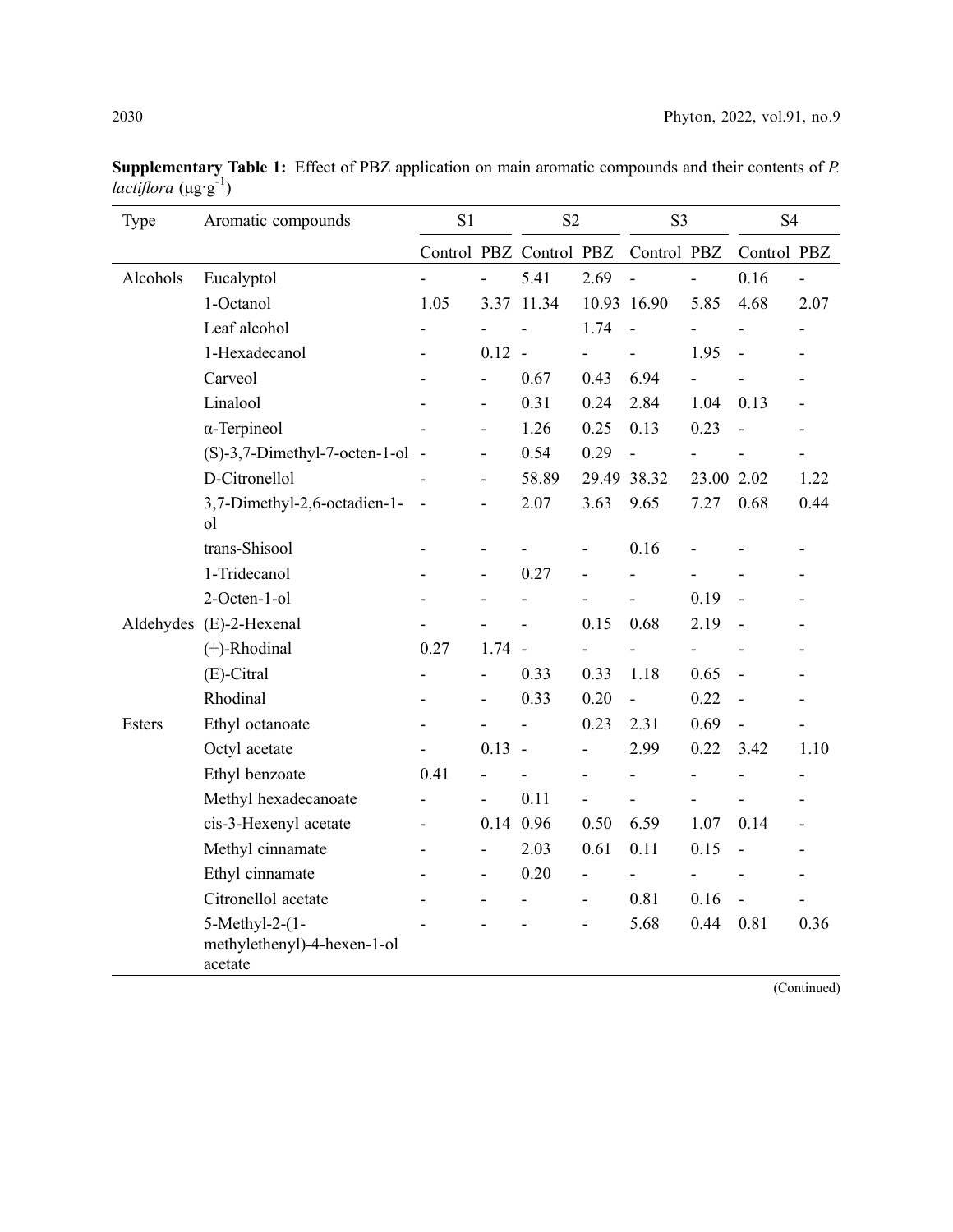| <b>Supplementary Table 1 (continued)</b> |                                                                           |                |          |                         |            |                |            |                          |                          |
|------------------------------------------|---------------------------------------------------------------------------|----------------|----------|-------------------------|------------|----------------|------------|--------------------------|--------------------------|
| Type                                     | Aromatic compounds                                                        | S <sub>1</sub> |          | S <sub>2</sub>          |            | S <sub>3</sub> |            | S <sub>4</sub>           |                          |
|                                          |                                                                           |                |          | Control PBZ Control PBZ |            | Control PBZ    |            | Control PBZ              |                          |
| Alkanes                                  | 1-Dodecene                                                                |                | $0.21 -$ |                         | 0.52       | 0.33           |            |                          |                          |
|                                          | Caryophyllene                                                             | 0.30           |          | 1.36 26.28              | 16.43 2.07 |                | 3.82       |                          | $\overline{\phantom{0}}$ |
|                                          | $\alpha$ -Caryophyllene                                                   |                |          | 2.54 3.32               | 1.55       | 6.06           | 0.45       | 0.95                     | 0.14                     |
|                                          | Azulene                                                                   |                |          | 0.10                    |            |                |            |                          |                          |
|                                          | Phellandrene                                                              |                |          | 0.97                    | 2.79       | 4.14           | 1.51       | $\overline{\phantom{a}}$ |                          |
|                                          | Myrcene                                                                   |                | -        | 9.42                    | 4.56       | 14.63          | 6.50       | 0.21                     | 0.14                     |
|                                          | D-Limonene                                                                |                | ÷,       | 0.61                    | 0.27       | 0.86           | 0.45       |                          |                          |
|                                          | $(Z)$ -3,7-Dimethyl-1,3,6-<br>octatriene                                  |                |          | 5.89                    | 6.26       | 127.49         | 46.21 2.99 |                          | 1.43                     |
|                                          | m-Cymene                                                                  |                | -        | 1.09                    | 1.20       | 5.04           | 1.44       |                          |                          |
|                                          | Cyclopentadiene, 1, 2, 3, 4, 5-<br>pentamethyl-                           |                | -        | 0.28                    | 0.14       |                |            |                          |                          |
|                                          | 1-Cyclopropyl-propane                                                     |                |          | 0.14                    |            |                |            |                          |                          |
|                                          | $(2E,4E,6E)$ -3,4-Dimethyl-<br>2,4,6-octatriene                           |                |          | 0.77                    | 1.00       | 15.59          | 4.97       | 0.17                     | 0.11                     |
|                                          | $(E,Z)$ -2,6-Dimethyl-2,4,6-<br>octatriene                                |                |          | 1.27                    |            | 26.54          | 8.21       | 0.15                     | 0.11                     |
|                                          | 1-Puenyl-1-butene                                                         |                |          | 0.29                    |            |                |            |                          |                          |
|                                          | 2-Ethenyl-1,1-dimethyl-3-<br>methylene-cyclohexane                        |                |          |                         | 0.37       | 6.01           | 4.49       |                          | 0.13                     |
|                                          | Tricyclo $[4,2,2,0(1,5)]$ dec-7-<br>ene                                   |                |          |                         | 0.26       | 2.01           | 0.68       |                          |                          |
|                                          | Ethylbenzene                                                              |                |          |                         |            |                |            | 1.88                     | 0.82                     |
| Ketones                                  | 3-Methyl-2-pent-2-enyl-<br>cyclopent-2-enone                              |                |          | 0.17                    |            |                |            |                          |                          |
|                                          | $4-(2,2-Dimethyl-6-$<br>methylenecyclohexylidene)-3-<br>methylbutan-2-one |                |          | 0.12                    |            |                |            |                          |                          |
|                                          | Perhydrofarnesyl acetone                                                  |                |          |                         |            | 0.11           |            |                          |                          |

Note: "-" Not detected or not existed.